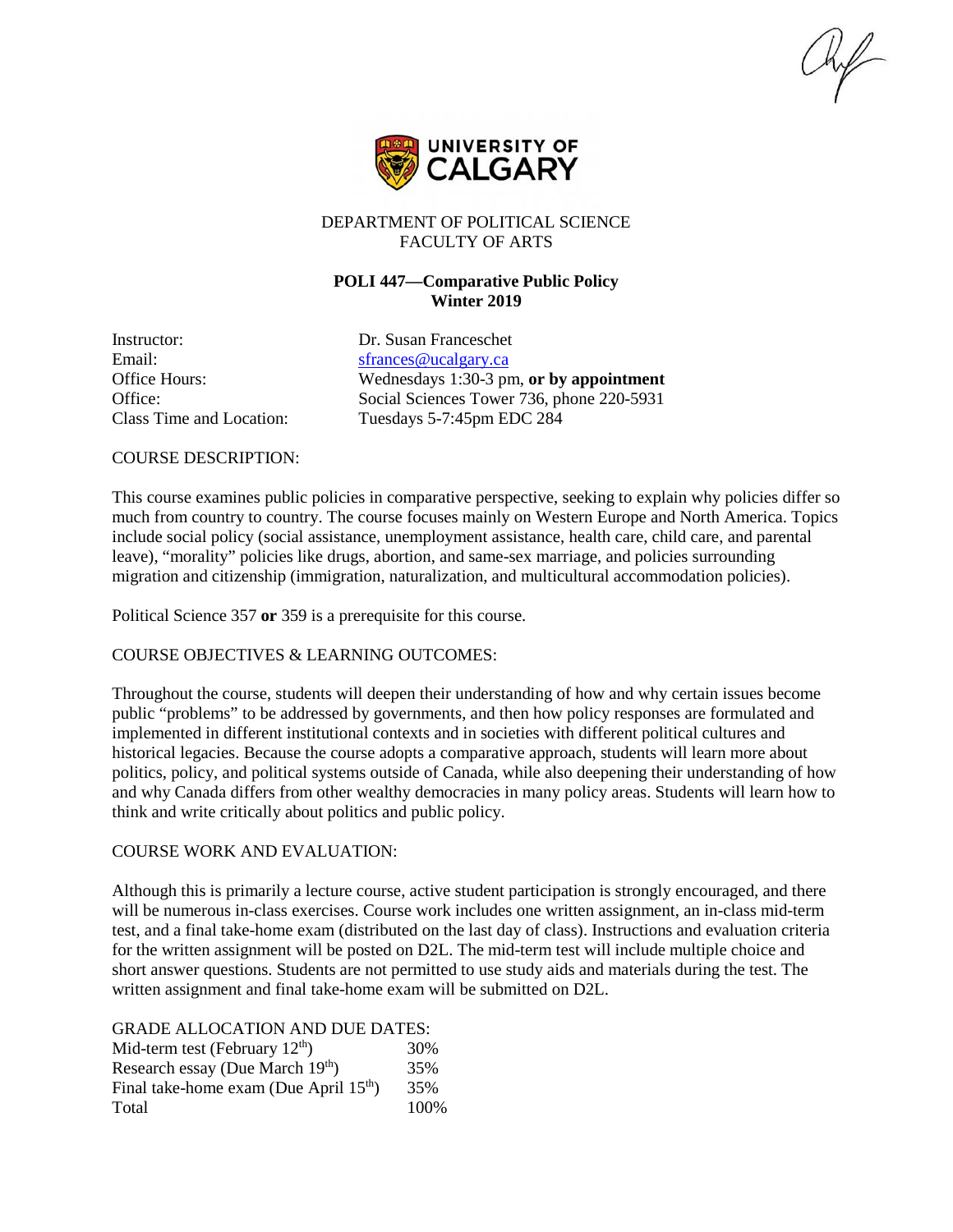## GRADING SCALE:

| $A+$         | 95-100 | $R+$      | 77-79 | $C_{+}$   | 67-69   | $\Box$ | 57-59  |
|--------------|--------|-----------|-------|-----------|---------|--------|--------|
| $\mathsf{A}$ | 88-94  | R         | 73-76 |           | 63-66 D |        | 50-56  |
| $A-$         | 80-87  | <b>B-</b> | 70-72 | $\sim$ C- | 60-62   | – F    | $0-49$ |

Please note that all written work (assignment, mid-term, and final exam) will be evaluated on the basis of both *content* and *style*. Clarity, precision, grammar, and proper spelling on your written work will help to determine your grade. Good papers are based on solid and extensive research and are clear, well organized, and precise, while also advancing a thoughtful and original perspective on the topic.

## LATE PENALTIES

Students must submit written assignments electronically through D2L. Late assignments will be subject to a penalty of 3% per day. Assignments submitted after April 5th will **not** be graded.

## CLASSROOM POLICIES

Good note-taking skills are key to doing well on the quiz, mid-term, and final exam. Although students are permitted to use laptops or tablets for taking notes during lectures, this must be done responsibly. Using laptops or tablets during class for any purpose other than note taking is highly disruptive to other students and, as such, will not be tolerated. Cell phones must **NOT** be used during class.

## TEXTBOOK AND READING

There is no required textbook for the course. All required reading will be available through the Taylor Family Digital Library (TFDL) or posted on D2L.

## COURSE SCHEDULE AND TOPICS

Specific dates and required readings for each topic will be posted on D2L by the first day of class. Please consult D2L announcements regularly.

\*Topics, schedule, and required readings are subject to change.

| I  | Introduction: What is comparative public policy and how is it done?                                                                 |
|----|-------------------------------------------------------------------------------------------------------------------------------------|
| П  | Understanding the Context: Who makes and shapes policy? How and why do institutions<br>matter for understanding the policy process? |
| Ш  | Understanding the origins and trajectories of social policy and welfare states                                                      |
| IV | Making sense of American social policy                                                                                              |
| V  | Social policy in Germany, France, and Sweden                                                                                        |
|    |                                                                                                                                     |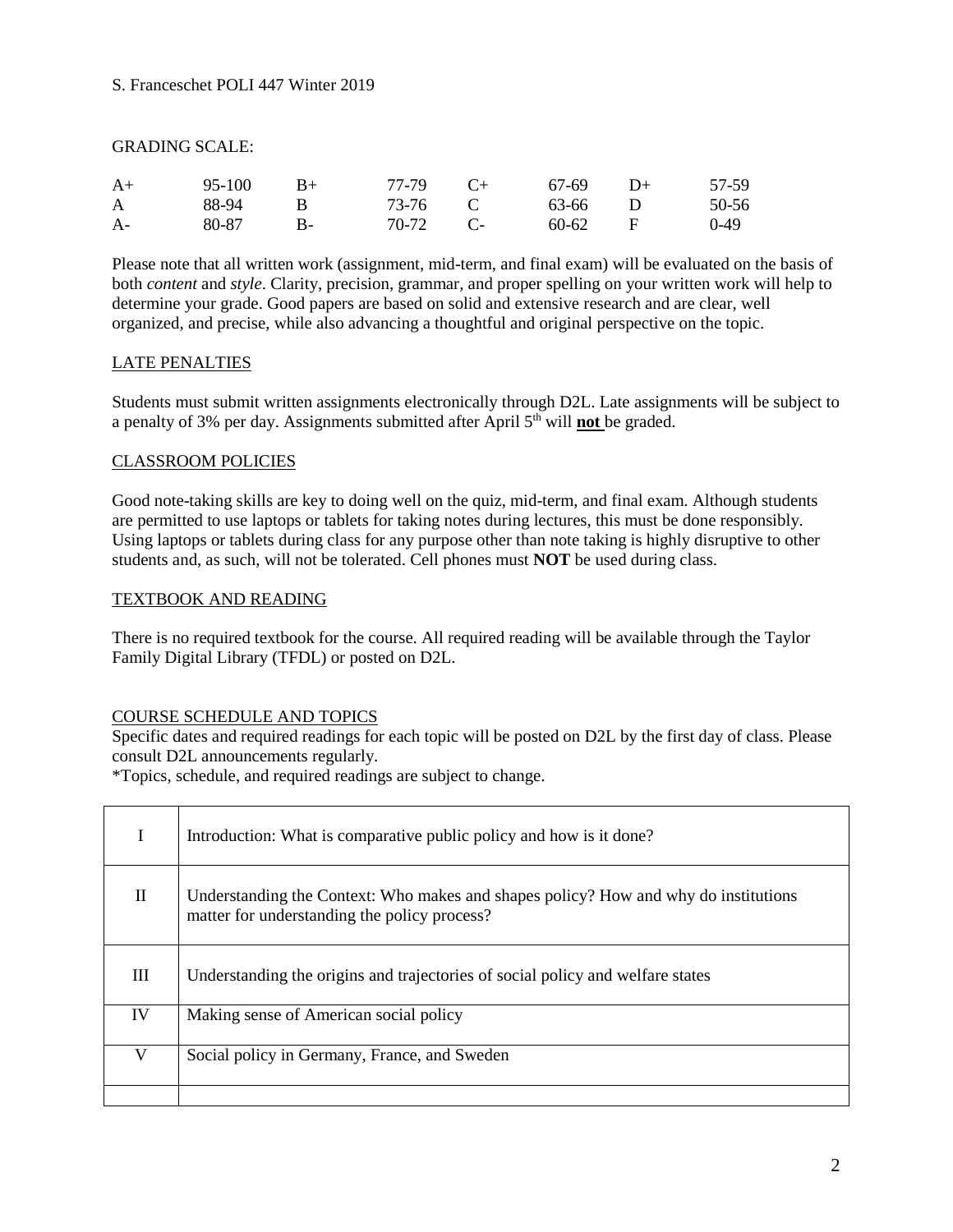| VI   | What's in a Name? Why are "family" policies so different around the world? Comparing<br>Germany, France, and the United States |
|------|--------------------------------------------------------------------------------------------------------------------------------|
| VII  | Immigration, Citizenship, and the Politics and Policies of Multicultural Accommodation<br>around the World                     |
| VIII | The Politics of "Morality" Policy:                                                                                             |

## **IMPORTANT POLICIES AND INFORMATION**

### Supporting Documentation and the Use of a Statutory Declaration

As stated in the University Calendar:

Students may be asked to provide supporting documentation for an exemption/special request. This may include, but is not limited to, a prolonged absence from a course where participation is required, a missed course assessment, a deferred examination, or an appeal. Students are encouraged to submit documentation that will support their situation. Supporting documentation may be dependent on the reason noted in their personal statement/explanation provided to explain their situation. This could be medical certificate/documentation, references, police reports, invitation letter, third party letter of support or a statutory declaration etc. The decision to provide supporting documentation that best suits the situation is at the discretion of the student. Students cannot be required to provide specific supporting documentation, such as a medical note.

Students can make a Statutory Declaration as their supporting documentation (available at [ucalgary.ca/registrar\)](http://www.ucalgary.ca/registrar). This requires students to make a declaration in the presence of a Commissioner for Oaths. It demonstrates the importance of honest and accurate information provided and is a legally binding declaration. Several registered Commissioners for Oaths are available to students at no charge, on campus. For a list of locations to access a Commissioners for Oaths, visit [ucalgary.ca/registrar\)](http://www.ucalgary.ca/registrar).

Falsification of any supporting documentation will be taken very seriously and may result in disciplinary action through the Academic Discipline regulations or the Student Non-Academic Misconduct policy.

This statement is accessible at:<https://www.ucalgary.ca/pubs/calendar/current/n-1.html>

*Please note that while the form of supporting documentation provided is at the discretion of the student, the instructor has the discretion not to accept the supporting documentation if it does not corroborate the reason(s) given for the exemption/special request.*

## Absence from a Mid-term Examination:

Students who are absent from a scheduled term test or quiz for legitimate reasons are responsible for contacting the instructor via email within 48 hours of the missed test to discuss alternative arrangements. A copy of this email may be requested as proof of the attempt to contact the instructor. Any student who fails to do so forfeits the right to a makeup test.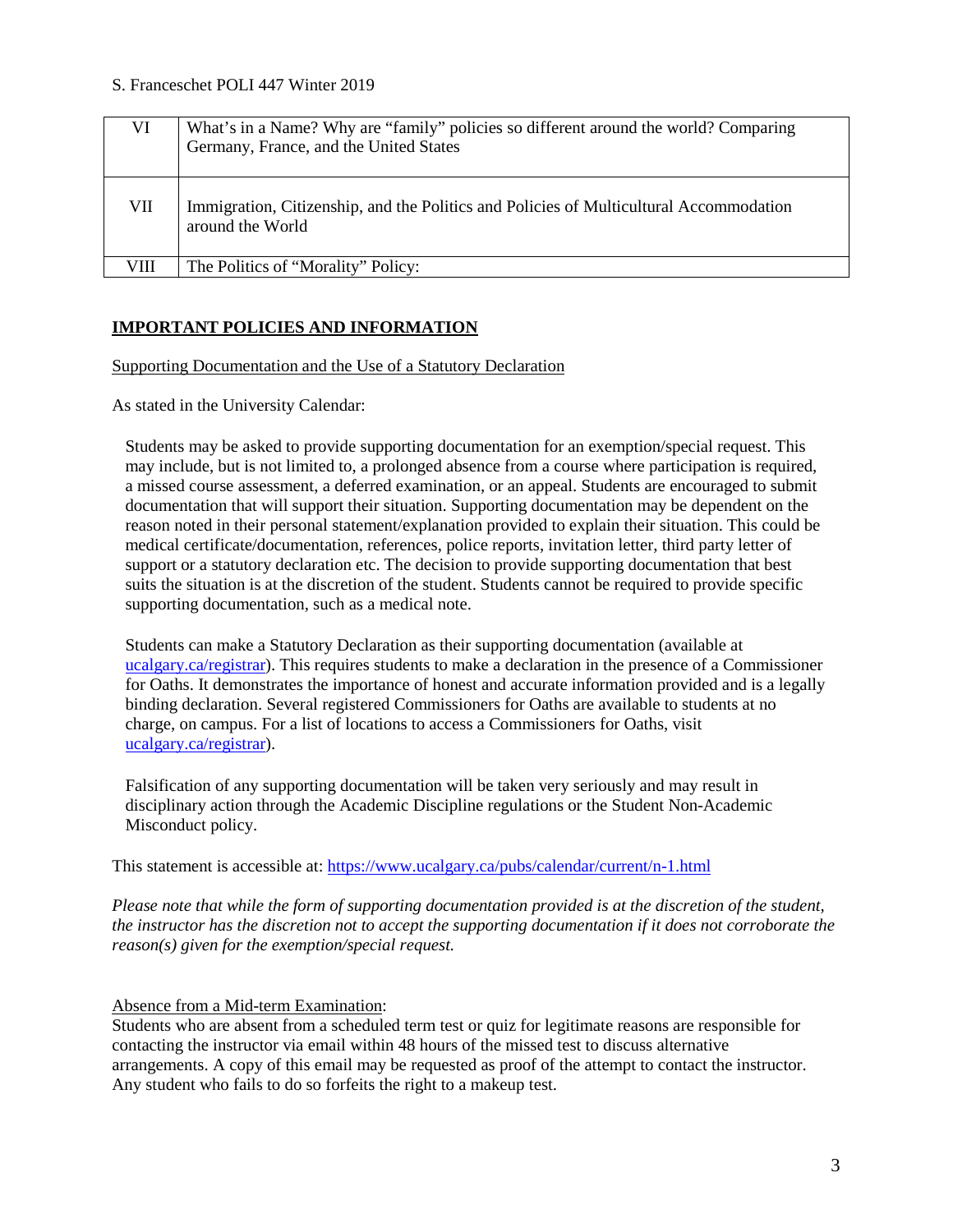## Deferral of a Final Examination:

Deferral of a final examination can be granted for reasons of illness, domestic affliction, and unforeseen circumstances, as well as to those with three (3) final exams scheduled within a 24-hour period. Deferred final exams will not be granted to those who sit the exam, who have made travel arrangements that conflict with their exam, or who have misread the examination timetable. The decision to allow a deferred final exam rests not with the instructor but with Enrolment Services. Instructors should, however, be notified if you will be absent during the examination. The Application for Deferred Final Exam, deadlines, requirements and submission instructions can be found on the Enrolment Services website at [https://www.ucalgary.ca/registrar/exams/deferred-exams.](https://www.ucalgary.ca/registrar/exams/deferred-exams)

## Appeals:

If a student has a concern about the course or a grade they have been assigned, they must first discuss their concerns with the instructor. If this does not resolve the matter, the student then proceed with an academic appeal. The first step in an academic appeal is to set up a meeting with the Department Head. Appeals must be requested within 15 days of receipt of the graded assignment.

## Student Accommodations:

Students seeking an accommodation based on disability or medical concerns should contact Student Accessibility Services; SAS will process the request and issue letters of accommodation to instructors. For additional information on support services and accommodations for students with disabilities, visit [www.ucalgary.ca/access/.](http://www.ucalgary.ca/access/)

Students who require an accommodation in relation to their coursework based on a protected ground other than disability should communicate this need in writing to their Instructor.

# The full policy on Student Accommodations is available at

[http://www.ucalgary.ca/policies/files/policies/student-accommodation-policy.pdf.](http://www.ucalgary.ca/policies/files/policies/student-accommodation-policy.pdf)

University Regulations:

Students are responsible for familiarizing themselves with the University policies found in the Academic Regulations sections of the Calendar a[t www.ucalgary.ca/pubs/calendar/current/academic-regs.html.](http://www.ucalgary.ca/pubs/calendar/current/academic-regs.html)

## Plagiarism And Other Forms Of Academic Misconduct:

Academic misconduct in any form (e.g. cheating, plagiarism) is a serious academic offence that can lead to disciplinary probation, suspension or expulsion from the University. Students are expected to be familiar with the standards surrounding academic honesty; these can be found in the University of Calgary calendar at [http://www.ucalgary.ca/pubs/calendar/current/k-5.html.](http://www.ucalgary.ca/pubs/calendar/current/k-5.html) Such offences will be taken seriously and reported immediately, as required by Faculty of Arts policy.

## Freedom of Information and Protection of Privacy (FOIP):

FOIP legislation requires that instructors maintain the confidentiality of student information. In practice, this means that student assignment and tests cannot be left for collection in any public place without the consent of the student. It also means that grades cannot be distributed via email. Final exams are kept by instructors but can be viewed by contacting them or the main office in the Department of Political Science. Any uncollected assignments and tests meant to be returned will be destroyed after six months from the end of term; final examinations are destroyed after one year.

## Evacuation Assembly Points:

In the event of an emergency evacuation from class, students are required to gather in designated assembly points. Please check the list found at [www.ucalgary.ca/emergencyplan/assemblypoints](http://www.ucalgary.ca/emergencyplan/assemblypoints)